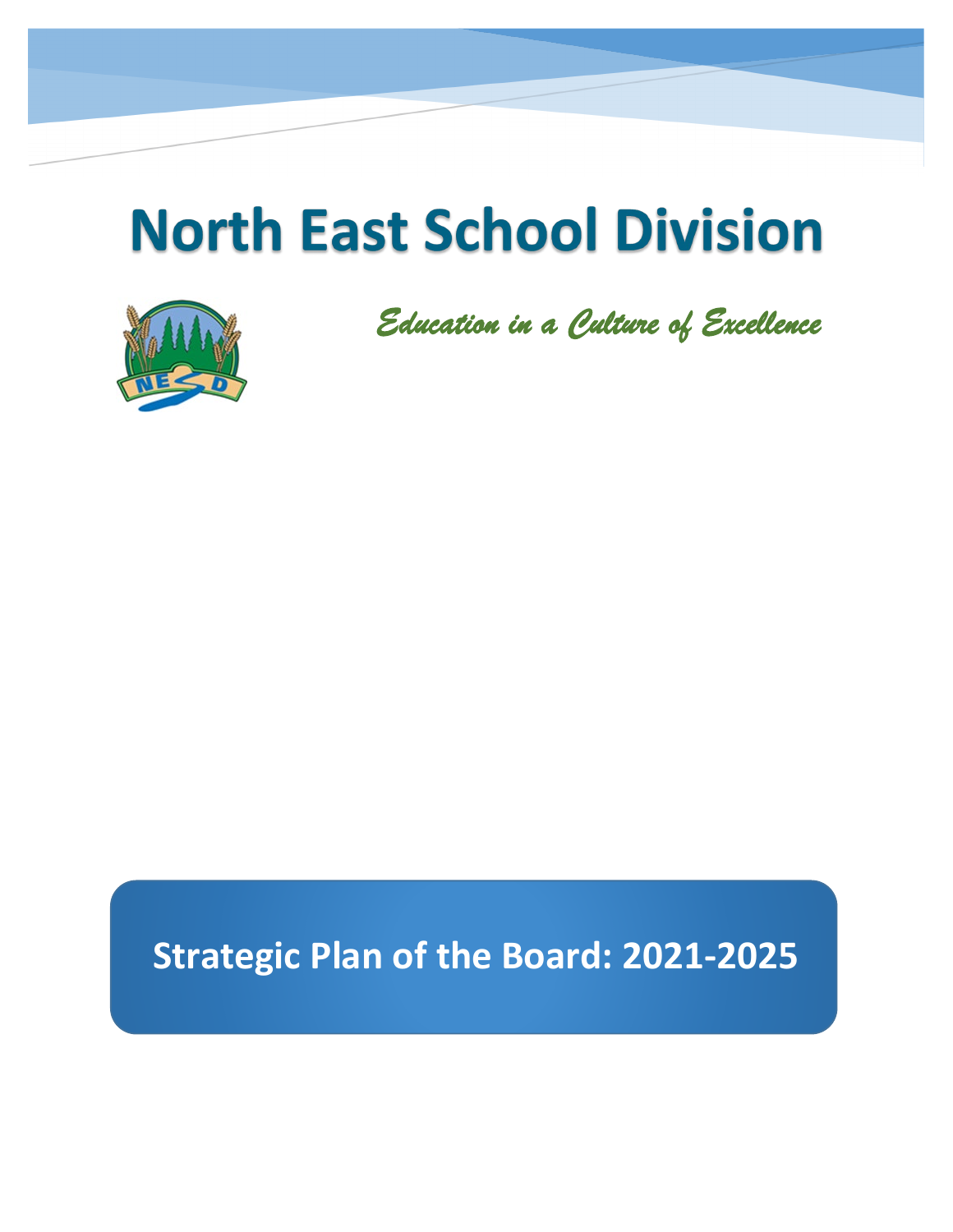## **About Us**

The North East School Division is a rural division with 21 schools located in 13 communities. The division is located in north east Saskatchewan and encompasses approximately 11,000 square kilometers. It spans a geographic area from Naicam in the south, Smeaton in north, Hudson Bay in the east, and Melfort in the west. The map to the right shows the geographic location of the centers it services with their respective school boundaries.



Much of the North East School Division is

rural, with four larger centers, Nipawin, Tisdale, Hudson Bay and Melfort with the school division head office being located in Melfort. The North East School Division serves two Hutterite colonies and interacts with four local First Nations.

Agriculture, mining, tourism, and manufacturing all play a significant role in the economy of the north east. Much like the rest of Saskatchewan, the north east area has been witness to an influx of immigrants who support the growing economy.

## **Division Mission Statement**

Our mission is to ensure every student has the opportunity to succeed.

#### **Division Vision Statement**

Our vision is education in a culture of excellence.

### **Division Guiding Principles**

Success in the North East School Division is achieved through the following shared values.

**Commitment to Be Your Best:** We are committed to the pursuit of excellence and the achievement of one's personal best.

**Responsible:** We are committed to individual and organizational accountability.

**Inclusive:** We are committed to a culture of mutual respect which is responsive to the diversity among people.

**Cooperative:** We are committed to collaborative relationships fostered by open communication.

**Ethical:** We are committed to conducting ourselves with integrity and compassion.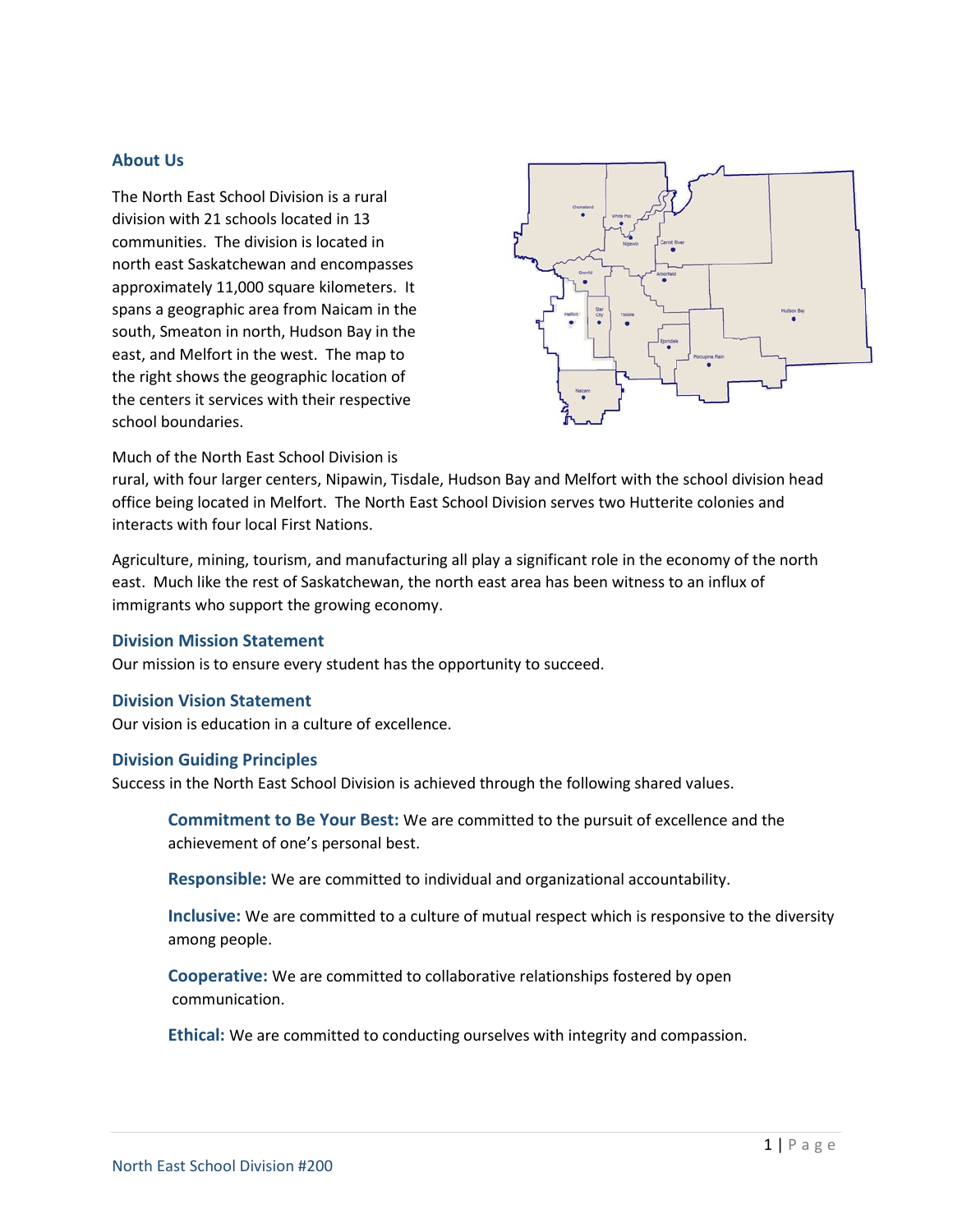## **Goals to Achieve the Vision/Mission**

Our school division goals are:

- 1. Our students are learning what they need for their future.
- 2. Our students feel safe and supported.
- 3. Our students are valued, they belong and they can be their best.
- 4. Our schools ensure the sustainable use of resources.

## **North East School Division Board of Education (2020 – 2024)**

The North East School Division is governed by an eight-person elected Board of Education. The Education Act, 1995 gives the Board of Education the authority to "administer and manage the educational affairs of the school division" and to "exercise general supervision and control over the schools in the school division".

The School Division is organized into eight subdivisions for purpose of elections, but once elected, the members of the Board of Education represent all students in the Division and are committed to providing the very best education possible for each and every student. The Board of Education members are as follows:

| <b>Board Member</b>             | <b>Subdivision</b>                                      |  |
|---------------------------------|---------------------------------------------------------|--|
| Kathrene Bank                   | Subdivision 1 - Hudson Bay and area                     |  |
| <b>Kevin Trew</b>               | Subdivision 2 - Carrot River, Arborfield and areas      |  |
| Dustin Kelsey                   | Subdivision 3 - Choiceland, White Fox and areas         |  |
| Lori Kidney                     | Subdivision 6 - Tisdale and area                        |  |
| Ted Kwiatkowski                 | Subdivision 7 – Porcupine Plain, Bjorkdale and areas    |  |
| Kevin Graham (Board Chair)      | Subdivision 4 - Melfort and area                        |  |
| Marla Walton (Board Vice-Chair) | Town of Nipawin                                         |  |
| <b>Tyson Waldner</b>            | Subdivision 5 - Gronlid, Star City and Naicam and areas |  |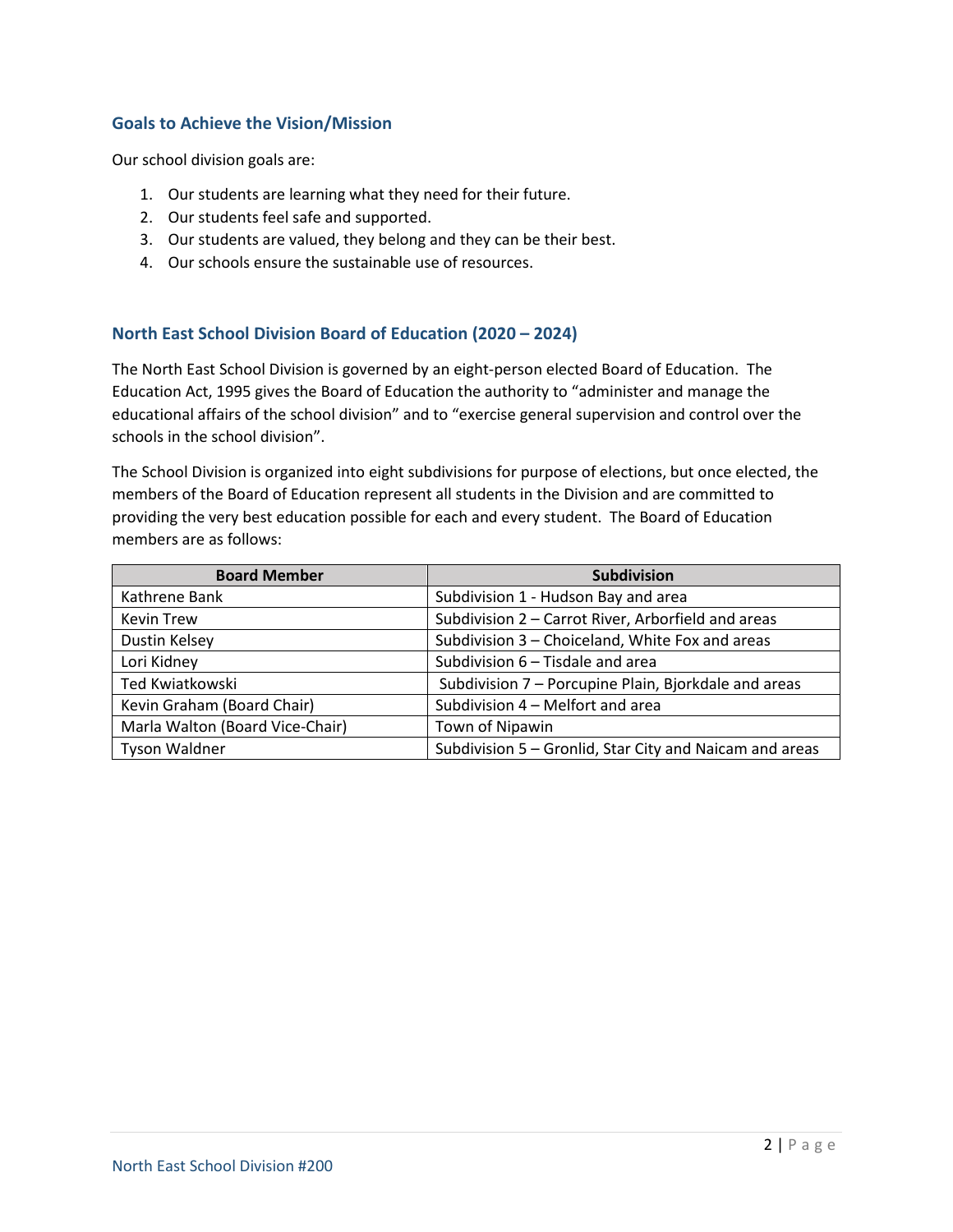## **Framework for a Provincial Education Plan 2020-2030**

Planning partners of the provincial education sector along with the Ministry of Education co-constructed a plan that would set the course for the future beyond 2020. The plan reflects the diversity of the province and ensures the presence and voice of First Nations and Metis education organizations as part of the journey towards reconciliation. The partners recognized the plan will build upon the success of the Education Sector Strategic Plan (ESSP), launched in 2014, which has been effective in focusing efforts on improved results and encouraging collaborative work across the province. The partners recognized that improved results cannot be accomplished in isolation and that the plan must respond to the pressures experienced by students, schools, families, communities and society. The partners acknowledge the plan must not only address the challenges present today but must prepare students to be well-educated, active citizens in their community, the province and the world.

## **NESD Strategic Intent to Achieve its Goals**

North East School Division Board of Education approves the following strategic plan. The strategic intents align with the Provincial Education Plan 2020-2030 by providing "Key Actions" and "Metrics" for the NESD goals. The NESD will be guided by the following strategic intents:

- 1. Curriculum is responsive, relevant and student-centered.
- 2. Partnerships and trusting relationships are developed and nurtured.
- 3. Innovation is practiced throughout the school division.
- 4. The sustainable use of resources provides equitable opportunities.
- 5. Leadership is distributed to inspire excellence.
- 6. Responsive and strength-based approaches support students, schools and communities.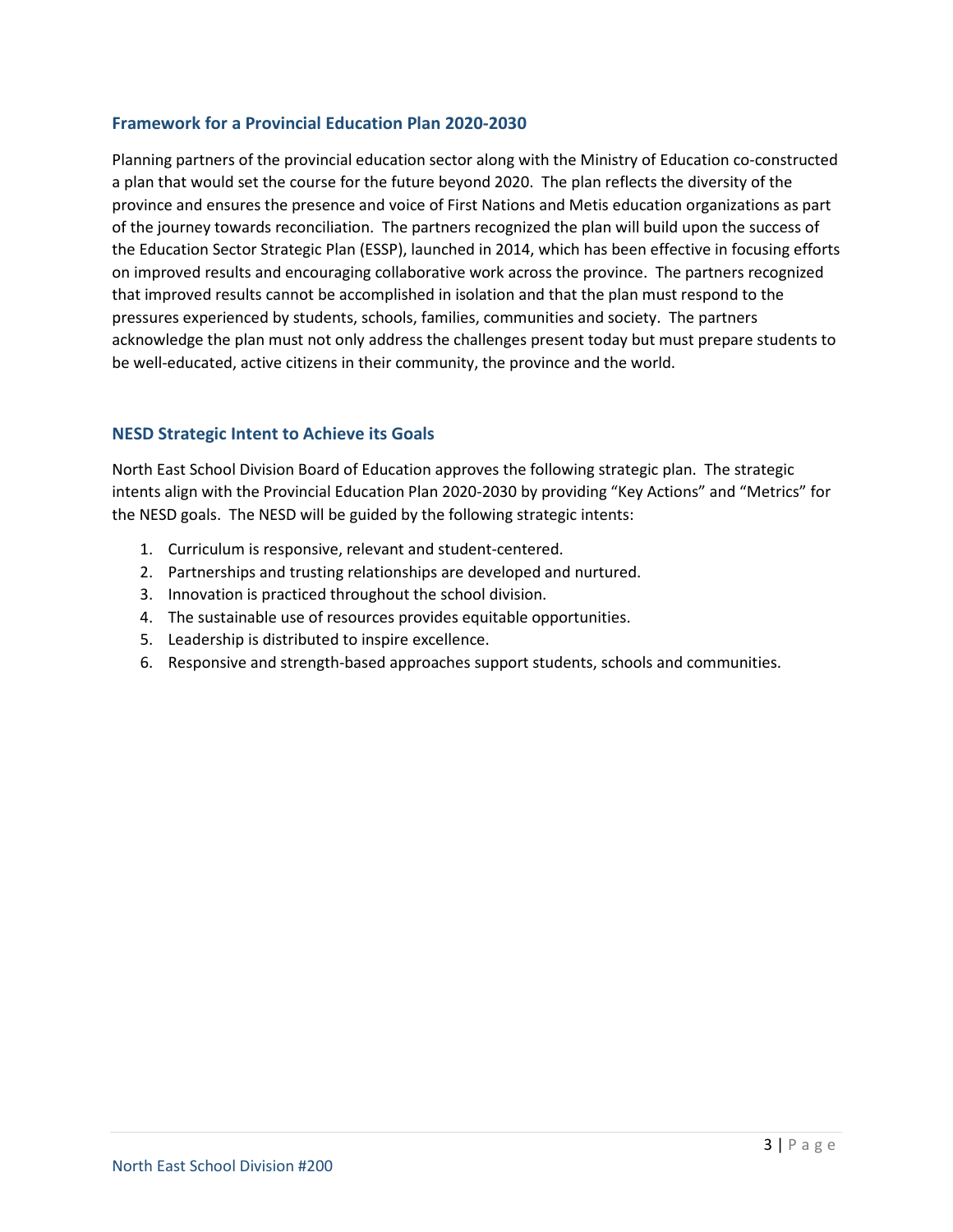## Strategic Intent #1: Curriculum is responsive, relevant and student-centered.

### **NESD Key Actions**

Continue to unpack new curriculum and provide grade-level appropriate supports and resources to teachers.

Introduce teachers of the NESD to the new Sask Math Web Resource for use in 2021-22.

Continue to support schools response to report Grade 4, 7, 9 writing results, Grade 2, 5, 8 math results and Grade 3 reading results.

Facilitate and support the awareness and implementation of effective literacy instruction.

Implement Fountas and Pinnell resources for all classrooms in Grades 1 – 5 to support students as they transition through their reading progressions.

Citizenship Education will be investigated by a group of K-12 teachers in order to explore ways to support inquiry-learning related to citizenship curricular outcomes.

| <b>NESD Metrics</b>                                                 | <b>Current Data</b> |                |
|---------------------------------------------------------------------|---------------------|----------------|
| <b>Improvement Targets and Indicators</b>                           | Result              | Date           |
| Diagnostic Levelled Reading - 80% of our Grade 1, 2, and 3 students | Gr 1:54%            | March,<br>2022 |
| will be reading at grade level.                                     | Gr $2:68%$          |                |
|                                                                     | Gr 3: 73%           |                |
| Reading - 80% of our Grade 1, 2, and 3 students will be at Fully    | Gr 1:47%            |                |
| Meeting (FM) or above on Comprehend & Respond as per NESD           | Gr $2:60%$          | June, 2021     |
| gradebook.                                                          | Gr 3: 74%           |                |
| Writing - 80% of our Grades 4, 7, and 9 students will be at Fully   | Gr 4: 56%           |                |
| Meeting (FM) or above on Compose & Create as per NESD               | Gr 7: $65%$         | June, 2021     |
| gradebook.                                                          | Gr 9: 74%           |                |
| Math – 80% of our Grades 2, 5, and 8 students will be at Fully      | Gr 2: 70%           |                |
| Meeting (FM) or above on Number Strand as per NESD gradebook.       | Gr 5: 70%           | June, 2021     |
|                                                                     | Gr 8: 75%           |                |

Notes: Reading, Writing, Math data is delayed for the 2021-22 school year due to data migration between Edsby and PCG.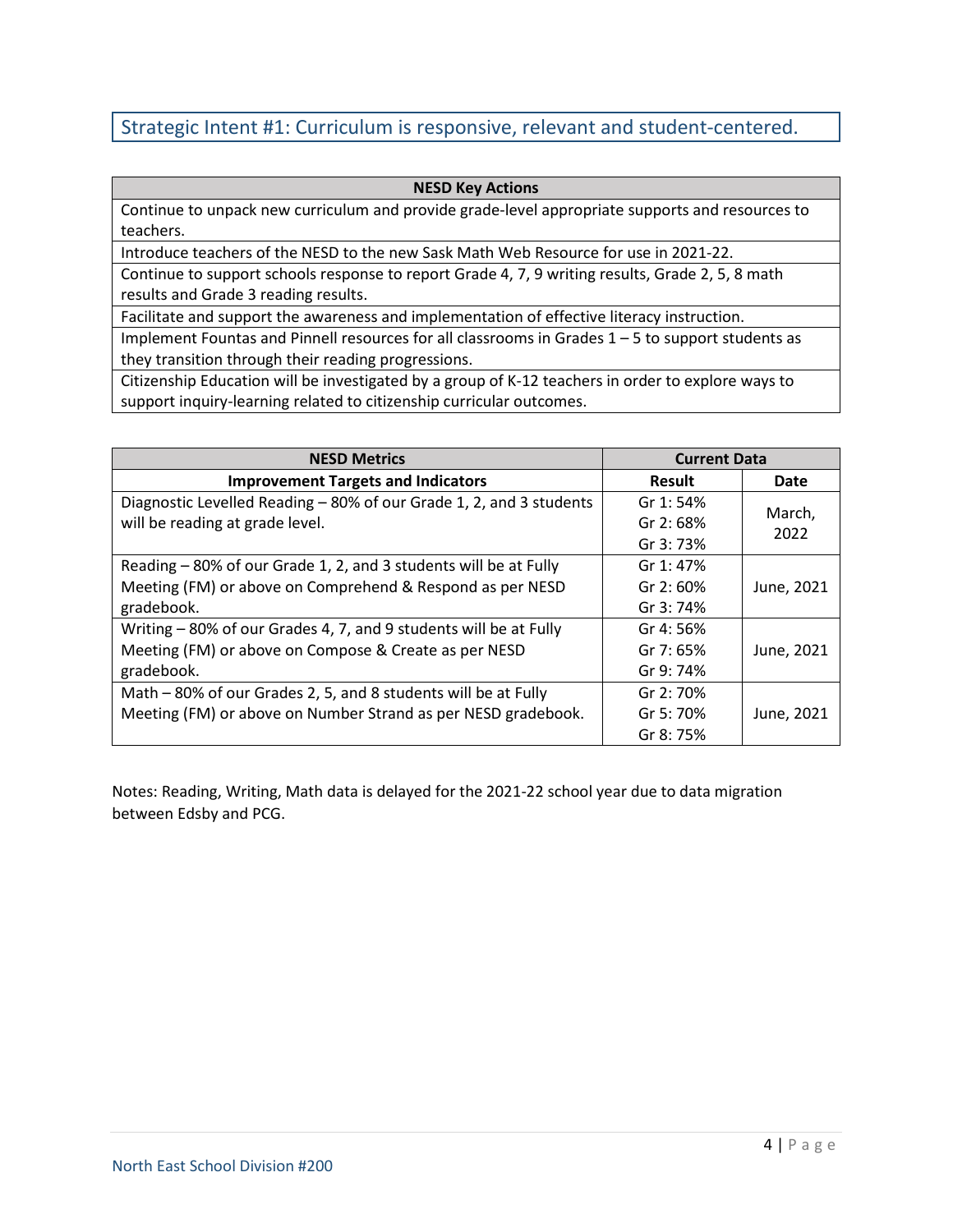## Strategic Intent #2: Partnerships and trusting relationships are developed and nurtured.

### **NESD Key Actions**

Create, maintain and strengthen community connections with our neighboring First Nations and Metis communities.

Create, maintain and strengthen cultural connections for students and staff though invitations to Elder and Knowledge Keepers.

Support teachers, students and parents with the Edsby integration to enhance the awareness of achievement and progress of student outcomes.

Continue to support the Teacher Advocacy Group led by the NESD FNMI Consultant.

Divisional collaboration with outside agencies aimed at supporting our students with timely and responsive interventions based on academic and behavioral needs.

Students will have the opportunity to be caretakers and outdoor learners on a piece of Treaty 6 land in the Love area, thanks to the generosity of a patron.

In an effort to promote Reconciliation and Citizenship, every grade 7-9 student will have the opportunity to participate in the Blanket Exercise before June, 2023.

Prioritize teacher and student connections with the aim of having all students having an in-school advocate.

| <b>NESD Metrics</b>                                                 | <b>Current Data</b> |             |
|---------------------------------------------------------------------|---------------------|-------------|
| <b>Improvement Targets and Indicators</b>                           | Result              | Date        |
| OurSCHOOL - 80% of elementary students will report a positive sense | All: 70%            |             |
| of belonging.                                                       | <b>FNM: 63%</b>     | April, 2022 |
|                                                                     | Non-FNM: 72%        |             |
| OurSCHOOL - 80% of secondary students will report a positive sense  | All: 56%            |             |
| of belonging.                                                       | <b>FNM: 46%</b>     | April, 2022 |
|                                                                     | Non-FNM: 62%        |             |
| OurSCHOOL - The "average score for advocacy at school" will be at   | All: 6.0            |             |
| least 6.5 for elementary students.                                  | FNM: 5.5            | April, 2022 |
|                                                                     | Non-FNM: 6.1        |             |
| OurSCHOOL - The "average score for advocacy at school" will be at   | All: $2.9$          |             |
| least 3.5 for secondary students.                                   | FNM: 2.9            | April, 2022 |
|                                                                     | Non-FNM: $3.0$      |             |

Notes:

- 1. Sense of belonging for elementary dropped 1% overall, but the range between FNM and Non-FNM narrowed.
- 2. Sense of belonging for secondary dropped 2% overall, FNM dropped 3%, Non-FNM unchanged.
- 3. Advocacy at school for elementary dropped by 0.2 overall, FNM dropped 1.3, Non-FNM unchanged.
- 4. Advocacy at school for secondary increased by 0.2 overall, FNM increased 0.3, Non-FNM increased 0.2.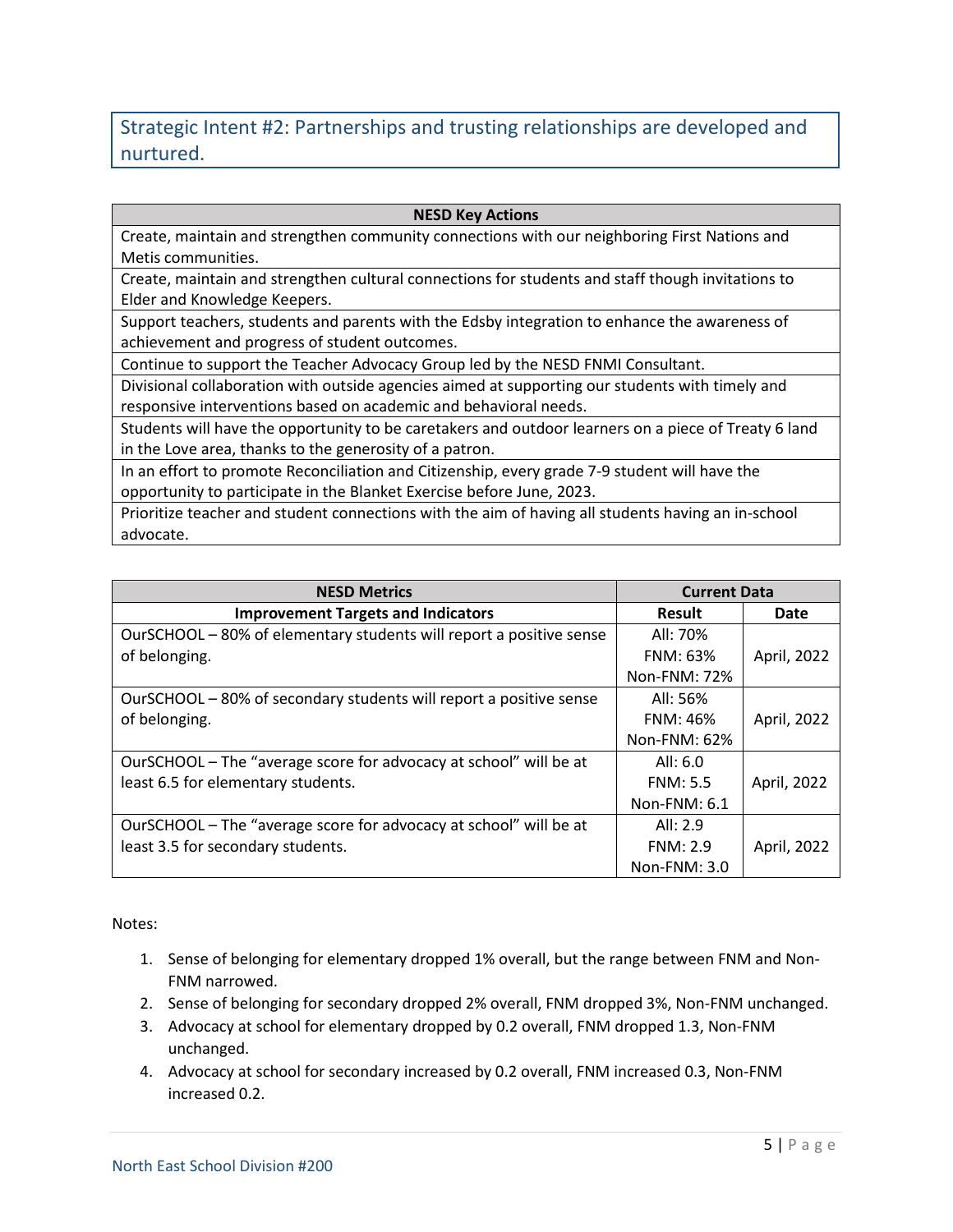## Strategic Intent #3: Innovation is practiced throughout the school division.

### **NESD Key Actions**

Support schools in their transition and implementation of Organizational Routine methodology. Students will set and reflect on learning goals and create a graduation plan within MyBlueprint.

Continue to work with families and students to obtain a shared understanding of the language of learning (i.e. learning intentions, outcomes, credits availability, graduation pathways).

Actualize the RTI process to support our students with timely and responsive interventions based on academic and behavioral needs

School Leadership Teams will support and implement job embedded professional development cycles (known as Teacher Innovation Sprints) in an effort to correlate school goals within the Sprint goal framework.

To support schools in the creation of extra-curricular entrepreneurial opportunities, four schools will be offered the support of a liaison to develop business clubs for creating a venture, connecting with community contacts and business networks.

Support social engagement through increasing student awareness of digital citizenship.

| <b>NESD Metrics</b>                                                                                                                  | <b>Current Data</b> |           |
|--------------------------------------------------------------------------------------------------------------------------------------|---------------------|-----------|
| <b>Improvement Targets and Indicators</b>                                                                                            | <b>Result</b>       | Date      |
| OurSCHOOL - 80% of secondary students will be intellectually                                                                         | All: 53%            |           |
| engaged.                                                                                                                             | <b>FNM: 50%</b>     | May, 2022 |
|                                                                                                                                      | Non-FNM: 57%        |           |
| Innovation Sprints - 90% of NESD teachers will be at the Awareness<br>Level when reviewing and reflecting upon their job-imbedded PD | t.b.d.              |           |
| Framework.                                                                                                                           |                     |           |

Notes:

- 1. Intellectual engagement dropped from 58% to 53% for all students.
- 2. Intellectual engagement remained the same for FNM students at 50%.
- 3. Intellectual engagement dropped from 61% to 57% for Non-FNM students.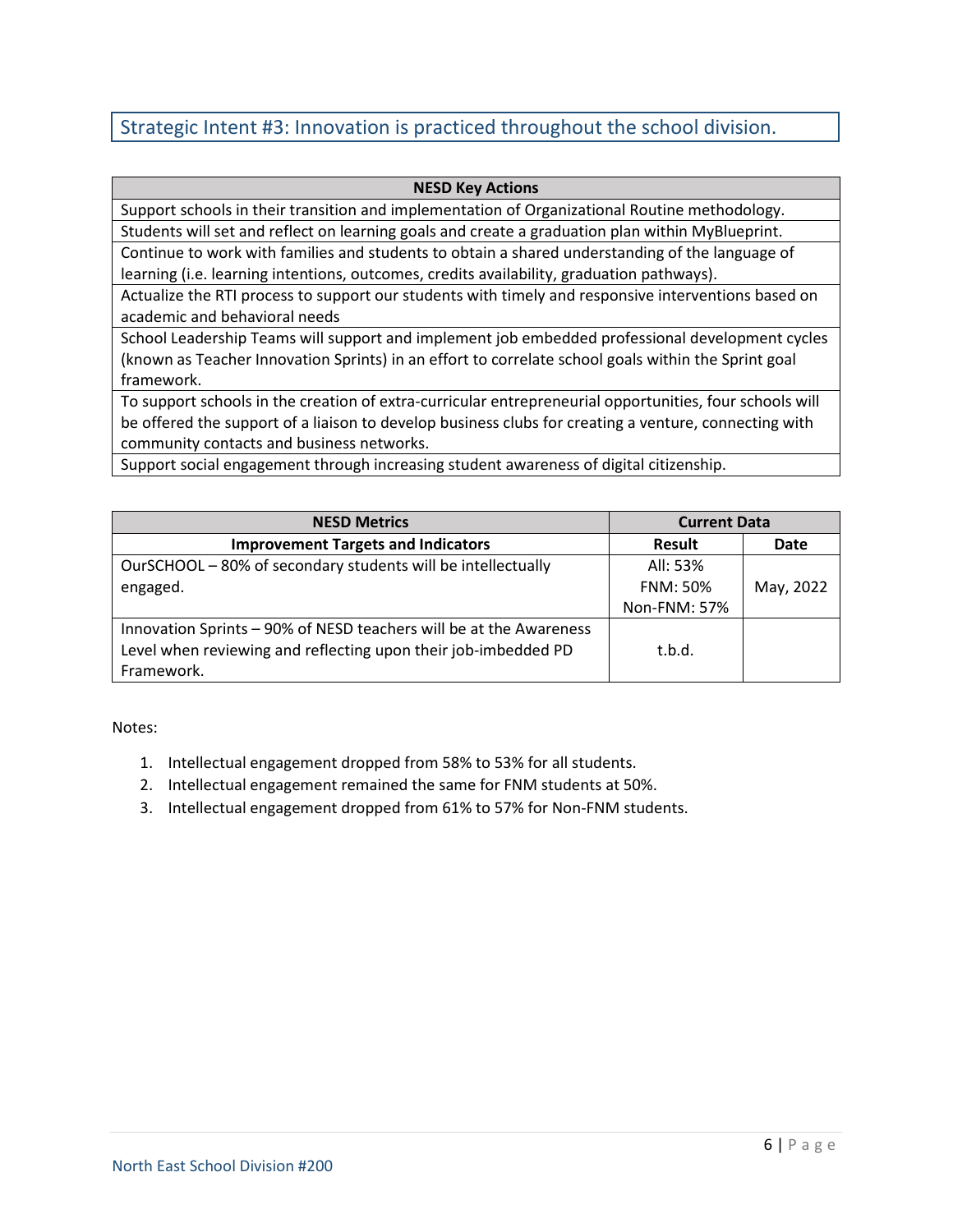## Strategy #4: The sustainable use of resources provides equitable opportunities.

#### **NESD Key Actions**

Support small school sustainability by developing shared opportunities with curricular co-planning with Arborfield and Star City.

Continue to support Kindergarten and Prekindergarten teachers with the administration of the Early Years Evaluation (EYE).

Continue to support Kindergarten and Prekindergarten teachers with designing developmentally appropriate interventions for deficit domains as identified within the Early Years Evaluation.

Continue to support Kindergarten and Prekindergarten teachers with the administration of Help Me Tell My Story (HMTMS)

Continue to administer and provide feedback on the Early Childhood Environmental Rating Scale – Revised (ECERS-3).

Review and renew the Enterprise Risk Management process of the school division.

Edsby, the new grading, communication and evidence collection software, will be implemented in all schools and grades in the fall of 2021

Purchase Fountas and Pinnell resources for all classrooms in Grades 1-5 to support students in their reading progressions.

| <b>NESD Metrics</b>                                                       | <b>Current Data</b> |           |
|---------------------------------------------------------------------------|---------------------|-----------|
| <b>Improvement Targets and Indicators</b>                                 | Result              | Date      |
| ECERS-3 - Kindergarten environments will average a score of 6 or          |                     |           |
| higher in all categories of the ECERS-R scale.                            | 6.29                | May, 2019 |
| ECERS-3 - Prekindergarten environments will average a score of 6 or       | 6.63                |           |
| higher in all categories of the ECERS-R scale.                            |                     | May, 2018 |
| EYE-TA Data - 90% of our students exiting Kindergarten with               |                     |           |
| appropriate development, indicated by green, as measured by EYE-TA        | 80%                 | May, 2021 |
| data results.                                                             |                     |           |
| Help Me Tell My Story - 80% of students in participating Kindergarten     | Speaking: 49%       |           |
| classes will score in the Level 3 or higher in all aspects of the rubric. | Sentences: 46%      | May, 2019 |
|                                                                           | Content: 29%        |           |

Notes: Some data sets are older due to pandemic.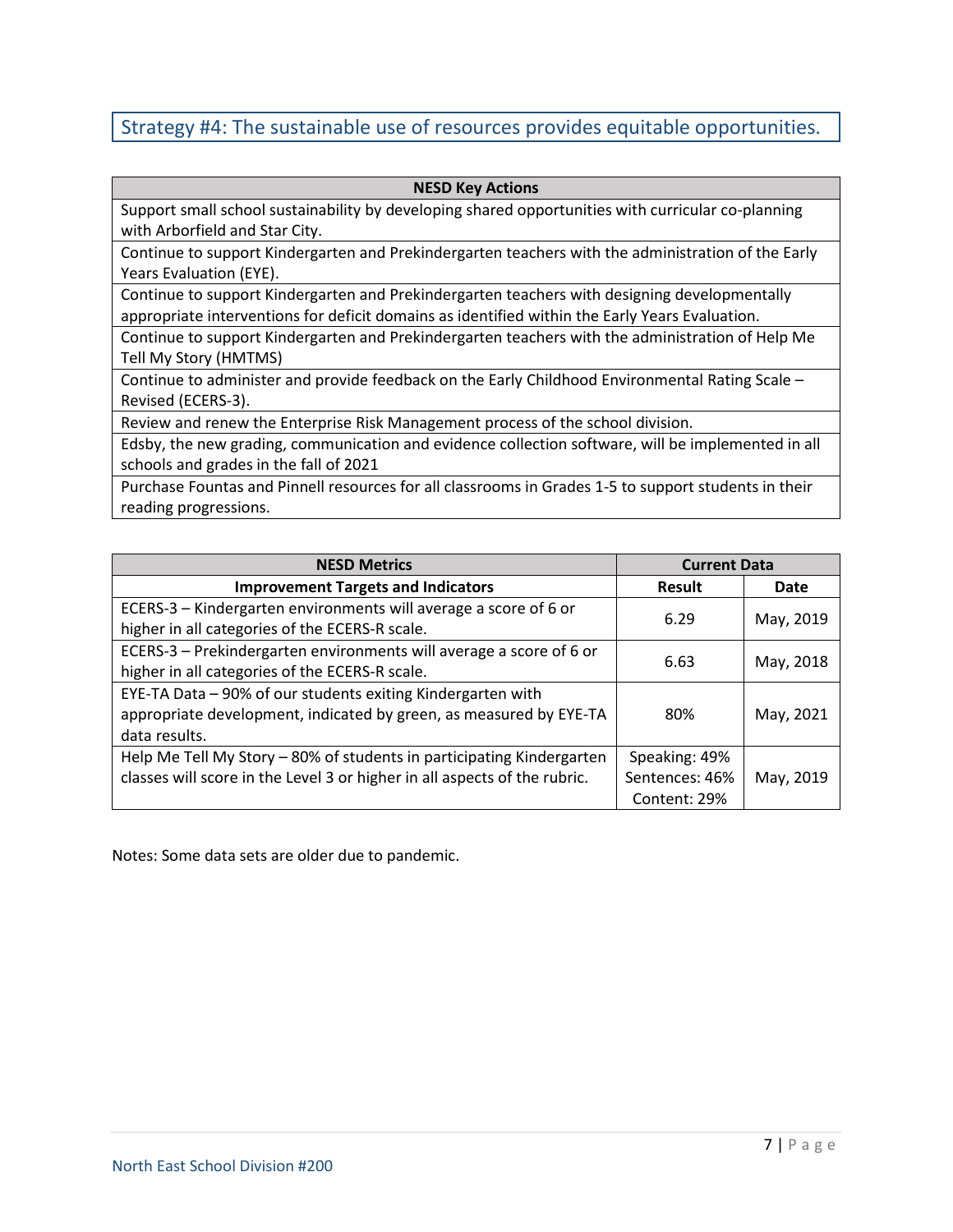## Strategy #5: Leadership is distributed to inspire excellence.

## **NESD Key Actions**

Continue the practice of completing Exit Interviews for departing employees.

Continue to survey stakeholders through the usage of ThoughtExchange surveys.

Continue to share and leverage successful initiatives emerging from schools by utilizing technology with Career Guidance Counselors and Administrators Groups.

Continue to build towards a representative workforce that models the North East population and acknowledges and values diversity, provides equal opportunities and is inclusive of all.

Continue to analyze and report on progress data and leading indicators to identify learning gaps and successes for all student populations.

| <b>NESD Metrics</b>                                             | <b>Current Data</b> |            |
|-----------------------------------------------------------------|---------------------|------------|
| <b>Improvement Targets and Indicators</b>                       | <b>Result</b>       | Date       |
| Quarterly reports from HR Downloads                             | Complete (Y/N)      |            |
| ThoughtExchange survey results forwarded to stakeholders        | Complete (Y/N)      |            |
| NESD staff data indicates an increase towards workforce targets | t.b.d.              |            |
| Quarterly wall-walks presented to the NESD Board of Education   | Complete - Yes      | June, 2021 |
| NESD Annual Report is submitted to the Government of Sask.      | Complete - Yes      | Dec, 2021  |

Notes: Further discussion required on Metrics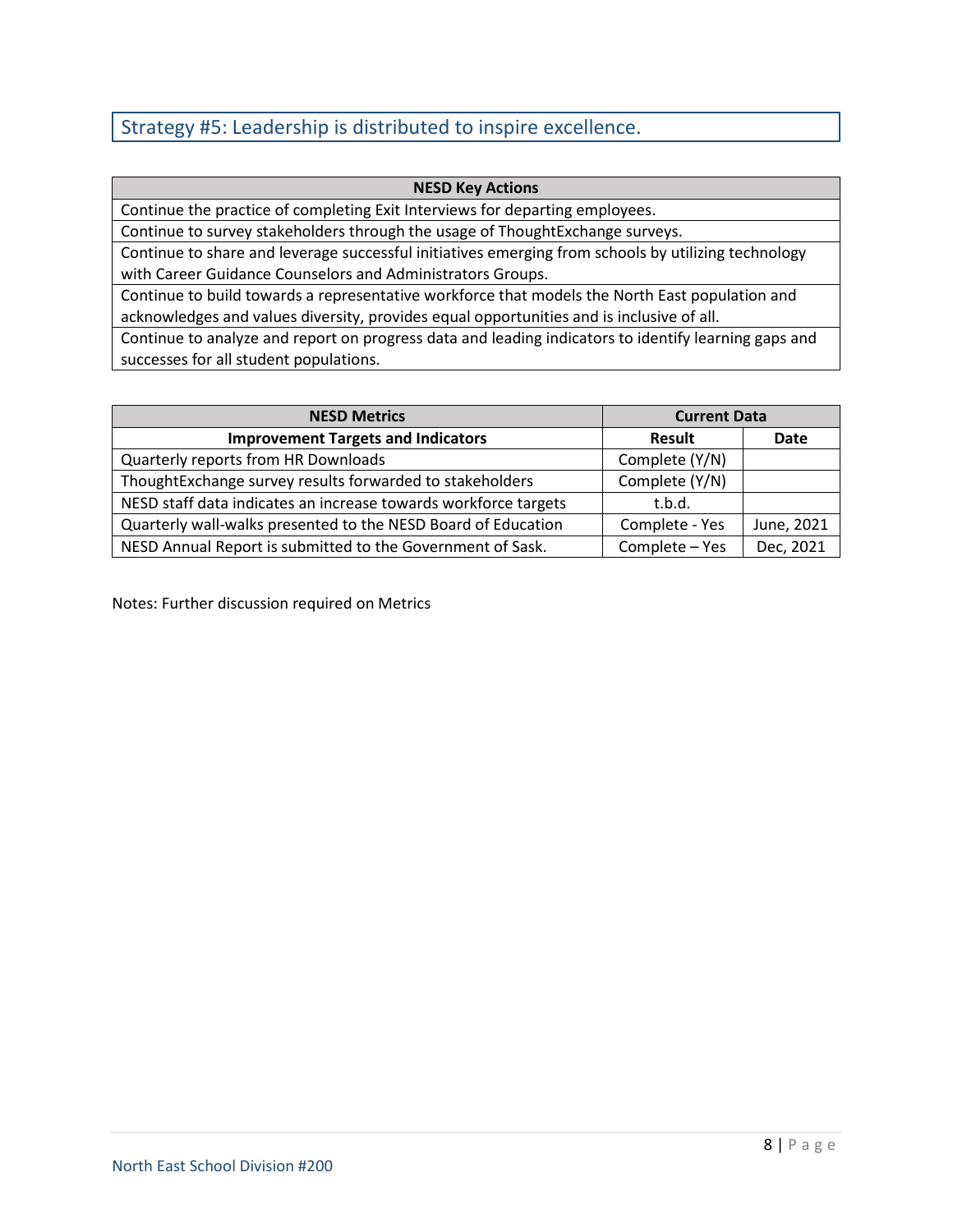## Strategy #6: Responsive and strength-based approaches support students, schools and communities.

### **NESD Key Actions**

Build and sustain networks with the following agencies: 0-3 Task Force, SHA, KidsFirst, Autism Services, Complex Case Management, Social Services, FASD Committee, NEOSS and Treehouse, Libraries, Daycares, NEECIP, Marguerite Riel Centre, Nipawin Oasis, Salvation Army and CRC.

Provide system-wide professional development on self-regulation and well-being.

Reinforce Adverse Childhood Experiences (ACEs) training to become trauma-informed practitioners. Engage staff in all areas of Not Myself Today Mental Health activities and resources.

Maintain and communicate an up-to-date Mental Health Resource List for the North East.

Encourage the use of the Member and Family Assistance Plan (Teachers) and the Employee Family Assistance Plan (EFAP) for Support Staff.

Distribute Mental Health and Wellness gift bags to all continuing contract and temporary contract employees to begin the school year.

| <b>NESD Metrics</b>                                                | <b>Current Data</b> |            |
|--------------------------------------------------------------------|---------------------|------------|
| <b>Improvement Targets and Indicators</b>                          | <b>Result</b>       | Date       |
| Attendance - 90% of students in Grades 7-12 will have at least 80% | All: 92%            |            |
| attendance.                                                        | <b>FNM: 81%</b>     | Feb, 2020  |
|                                                                    | <b>Non-FNM: 94%</b> |            |
| 100% of NESD Prekindergarten teachers will be trained in           | tbd                 |            |
| Responding to Children's Interests.                                |                     |            |
| 100% of NESD Kindergarten teachers will be trained in Literacy     | tbd                 |            |
| Practices in Kindergarten.                                         |                     |            |
| Grad Rate - 90% of Grade 10 students will be "On-Track" to         | All: 85.6%          |            |
| graduate within 3-years of entering Grade 10.                      | FNM: 64.3%          | Feb, 2020  |
|                                                                    | Non-FNM: 85.4%      |            |
| Credit Attainment - 90% of Grade 10 students will have completed   | All: 88.4%          |            |
| 8 or more credits during their grade 10 year.                      | FNM: 67.7%          | June, 2020 |
|                                                                    | Non-FNM: 92.9%      |            |
| Grad Rate – 90% of Grade 11 students will be "On-Track" to         | All: 81.3%          |            |
| graduate within 3-years of entering Grade 10.                      | FNM: 61.9%          | Feb, 2020  |
|                                                                    | Non-FNM: 88.8%      |            |
| Credit Attainment - 90% of Grade 11 students will have completed   | All: 89.0%          |            |
| 8 or more credits during their grade 11 year.                      | FNM: 56.9%          | June, 2020 |
|                                                                    | Non-FNM: 94.4%      |            |
| Grad Rate - 90% of Grade 12 students will graduate "On-Time",      | All: 84.9%          |            |
| within a 3-year timeframe.                                         | FNM: 60.0%          | June, 2020 |
|                                                                    | Non-FNM: 89.0%      |            |

Notes: Updated data sets pending Ministry availability.